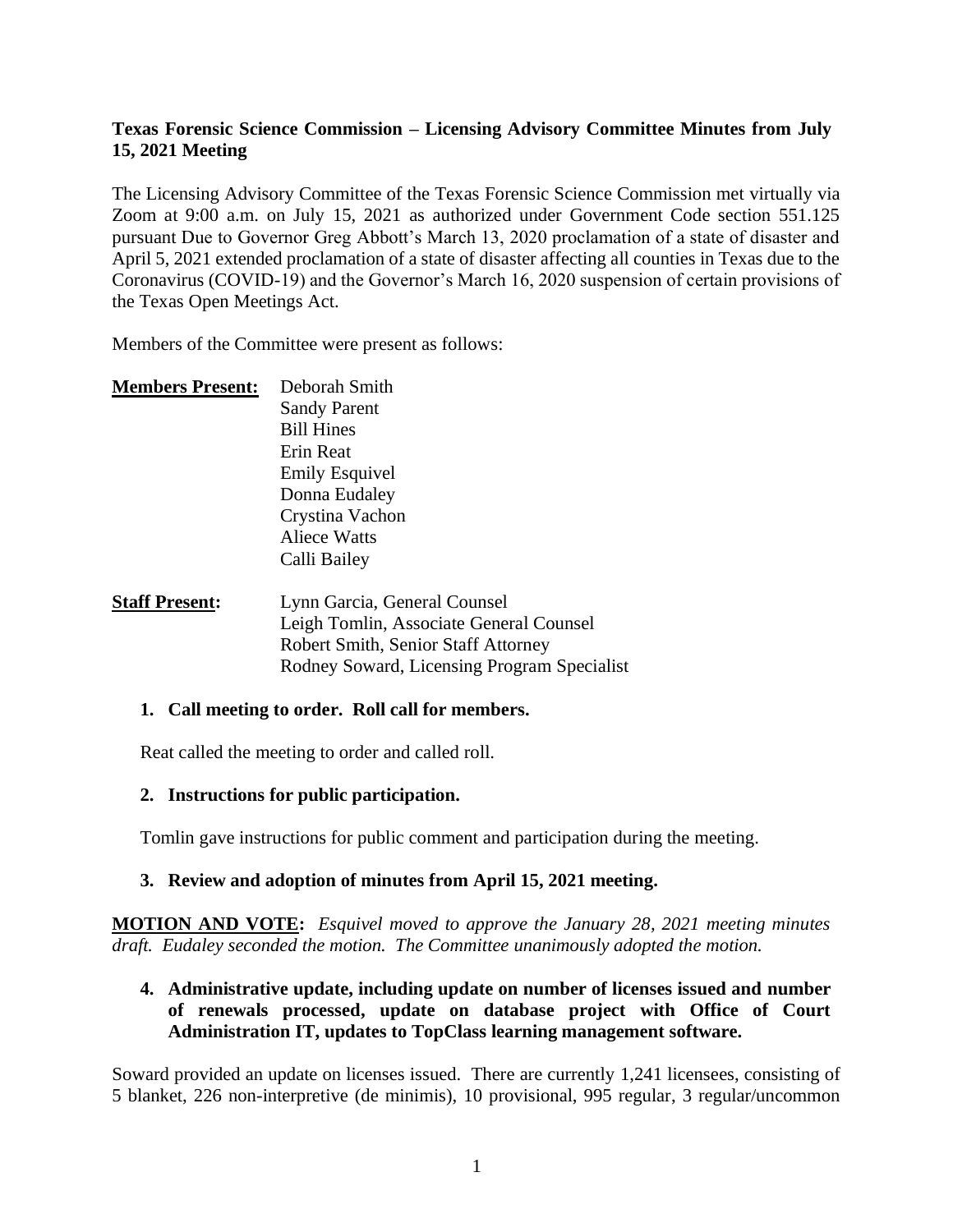forensic analysis, and 2 temporary. Tomlin and Garcia described the database project currently being developed by the Office of Court Administration's IT department. The team is developing a website for better access to all information kept by and reported to the Commission, including information regarding accredited labs, licensees, self-disclosures, complaints, quality incidents and information about OSAC Registry standards adopted by Texas laboratories. The team hopes to launch the site in 6 weeks. Laboratories will participate in a pilot program of the new site for reporting self-disclosures, quality incidents and updating laboratory accreditation information.

### **5. Discussion and vote for rule regarding license expiration policy and late renewal fees.**

Members discussed and voted on a draft administrative rule that creates a license expiration policy to disincentivize renewal beyond a licensee's expiration date by imposing certain stricter requirements for failure to renew beyond a set time period. The rule change deems a license inactive upon failure to renew by the end of the last day of the current license term. A licensee has 90 days thereafter to follow the steps to maintain licensure. Any license that remains inactive beyond the 90-day period is considered expired and analysts seeking to renew during that time period are subject to the General Forensic Analyst Licensing Exam requirement and any currently applicable specific coursework requirements for licensure. The rule provides an exception for licensees taking a leave of absence or otherwise not currently employed at a qualifying accredited crime laboratory when there license becomes inactive or expires.

**MOTION AND VOTE:** *Eudaley moved to recommend the full Commission adopt the rulemaking with the changes as discussed by Committee members. Smith seconded the motion. The Committee unanimously adopted the motion.*

### **6. Review any outstanding statistics course evaluation requests, discuss available statistics course options.**

There were no outstanding statistics course evaluation requests.

### **7. Discuss and evaluate any outstanding continuing forensic education (CFE) requests.**

There were no outstanding CFE review requests.

Members discussed whether study materials for the exam should count towards CFE. All members agreed studying for the exam should not count toward the CFE requirement.

### **8. Discuss exam evaluation committee and development of new test questions, update on options for remote testing.**

Tomlin reported the exam evaluation committee has finalized a list of study/reading materials for the General Forensic Analyst Licensing Exam II ("Exam"). The Committee and staff are working on creating the remaining training videos to be included in the study materials. Staff plans to release the written materials to pilot test takers before the end of August and follow up with the training videos when available. Staff will work to finalize the objectives/task statements for the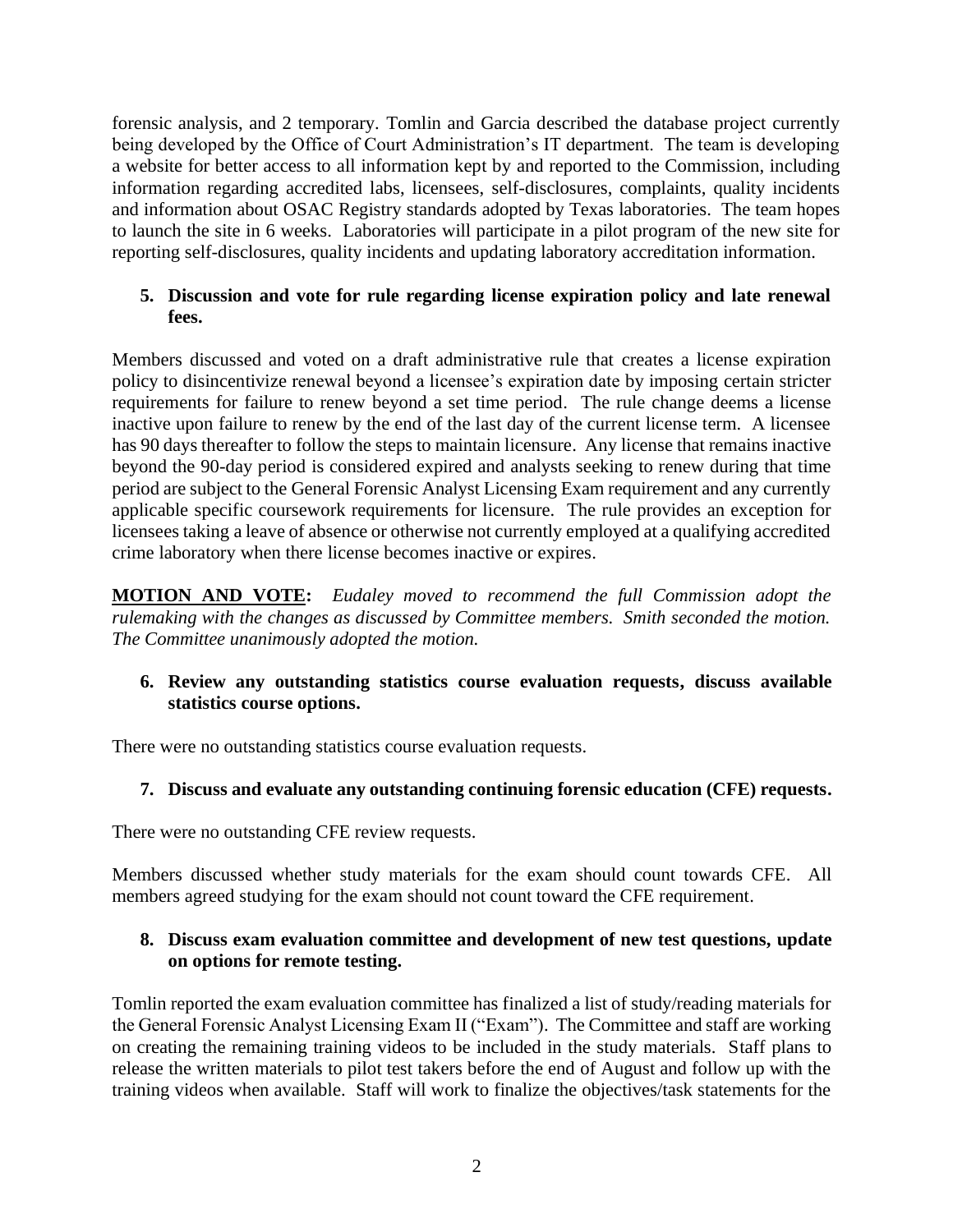Exam. Staff will also finalize and make edits to the Exam syllabus as necessary before distributing the study materials. Contracted psychometricians will train exam evaluation committee members on question-writing techniques and skills before they submit suggested test questions.

Staff reported on developments for remote exam administration. The Commission contracted with SHSU to utilize the University's Blackboard platform and Respondus exam committee software. Staff underwent a training with SHSU staff on administration of online tests through Blackboard and Respondus. Commission staff plans to launch the remote exam option late next week to a small group of test takers seeking to take the test remotely. Commission staff hopes to offer the remote option universally after testing and troubleshooting with the smaller group of test takers initially.

**9. Discuss voluntary licensure for unaccredited forensic disciplines, including discussion and update on the crime scene working group's proposed components for voluntary licensure; discuss option for unaccredited disciplines taking the exam and vote on corresponding rule changes to include crime scene investigators.** 

Members discussed reconvening at a separate meeting to address voluntary licensure for unaccredited disciplines. Members plan to meet virtually for the meeting before September 1, 2021.

Members discussed the rule expanding the list of unaccredited forensic disciplines eligible to take the General Forensic Analyst Licensing Exam to include crime scene investigators. The change will cover all employees working in crime scene units at an accredited laboratory that wish to take the exam. Eudaley asked whether the term "latent print examiner" included employees only conducting latent print processing duties. Members discussed the rule should be clear that latent print processing employees should be included in the list of unaccredited disciplines eligible for the exam.

Members further discussed edits to the definition for crime scene investigation to clarify all crime scene investigators are both exempt from accreditation requirements and permitted to take the exam.

**MOTION AND VOTE:** *Eudaley moved to recommend the full Commission approve the rulemaking drafts with one edit—to add latent print processing to the list of unaccredited discipline eligible to take the exam. Esquivel seconded the motion. The Committee unanimously adopted the motion.*

### **10. Update and discussion of new OSAC Registry standards to be adopted by the Commission, including the development of collaborative work groups to discuss new standards.**

Garcia gave a brief update on the Commission's collaboration with OSAC for implementation/recommended adoption of standards in Texas. Laboratories opting to adopt OSAC Registry standards will be recognized on the Commission's new database platform.